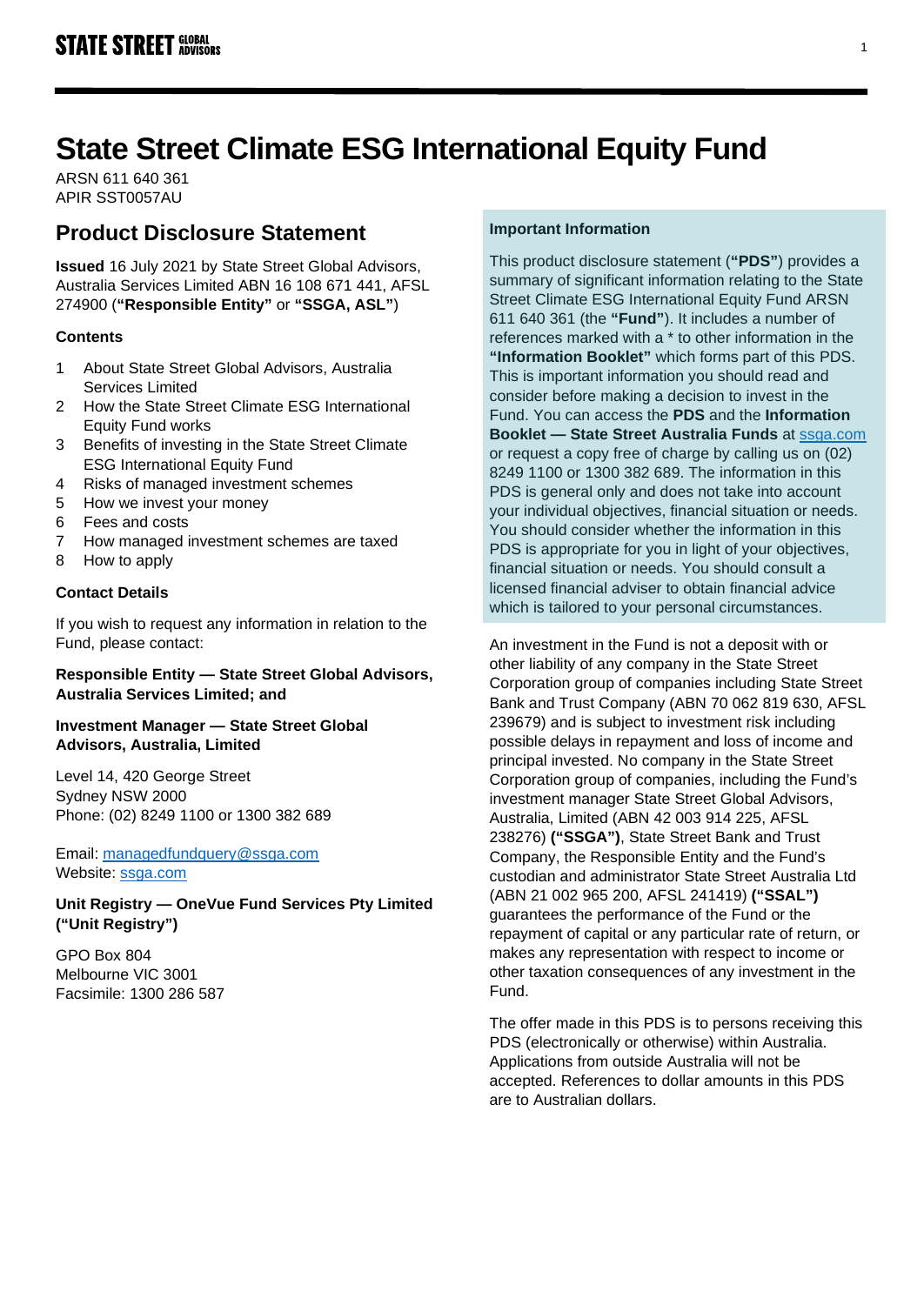# **1. About State Street Global Advisors, Australia Services Limited**

SSGA, ASL is the responsible entity of the Fund and is responsible to unitholders for the operation of the Fund under the Corporations Act and the Fund's constitution. As the responsible entity, SSGA, ASL is wholly responsible for the operation of the Fund and any agents that it appoints in its role as Responsible Entity, including the Investment Manager. In this PDS the terms "we", "us" and "our" refer to the Responsible Entity.

As Investment Manager, SSGA manages the assets of the Fund in accordance with the Fund's investment objectives and strategies and acts as distributor of the units in the Fund. SSGA is part of State Street Global Advisors Inc., the asset management arm of State Street Corporation and one of the largest investment managers in the world. As at 31 December 2020, State Street Global Advisors had funds under management of A\$4.4 trillion across a range of investment strategies and markets.

The Responsible Entity may also use the services of other related companies in the administration and management of the Fund and pay fees for their services, including the custodian, SSAL.

# **2. How the State Street Climate ESG International Equity Fund Works**

The Fund is a registered managed investment scheme structured as a unit trust. It is not listed on any securities exchange. Each unitholder's money is pooled together with other people's money, and the Investment Manager invests that money and manages the assets of the Fund on behalf of all scheme members in accordance with the Fund's investment approach (see section 5). The Australian Securities and Investments Commission (ASIC) has a website [moneysmart.gov.au](http://www.moneysmart.gov.au/) that has more information on managed investment schemes.

You can invest in the Fund directly or indirectly (as an **"Indirect Investor"**) via an Investor Directed Portfolio Service ("IDPS") or IDPS-like scheme, (such as a master trust or wrap account) or a nominee or custody service (referred to in this PDS as a "Platform").

If you invest directly, you will be issued with units in the Fund. If you invest through a Platform, the units will be issued to the Platform and you will not be entitled to exercise the rights and receive the benefits of a unitholder. Transaction confirmations, reports, distribution and withdrawal payments will be sent directly to the Platform operator or custodian on our unit register. Any queries regarding your investment in the Fund must be directed to the relevant Platform operator or custodian.

#### **Initial Investment**

The minimum investment in the Fund is A\$25,000. We may waive this minimum from time to time for certain investors, or decline any application. You can apply to invest by completing the [application form](https://www.ssga.com/apac/au/institutional-investors/en/legal/legal---fund-documents.html) and paying the application money as described in Section 8.

#### **Additional Investments**

You can make additional investments at any time. Simply send the Unit Registry your completed Additional Investment [Form,](https://www.ssga.com/apac/au/institutional-investors/en/legal/legal---fund-documents.html) available from our website, along with your payment, by cheque or electronic funds transfer.

#### **Unit Prices**

The price of units will vary as the market value of the assets in the Fund rises or falls. Unit prices are generally determined once each business day based on the net asset value of the Fund, divided by the number of units on issue. However, in unusual circumstances, we may calculate unit prices more than once on any business day, or less frequently as permitted by the Fund's constitution. You can find the most recent unit prices for the Fund at [ssga.com.](https://www.ssga.com/)

The constitution allows unit prices to include an allowance for transaction costs (also described as a 'buy/sell spread'). In the case of an application price, the price is increased by an allowance for the estimated costs of the purchase of assets in the Fund. In the case of a withdrawal price, the price is reduced by an allowance for the estimated cost of the sale of assets in the Fund.

We will exercise any discretion we have under the constitution for the Fund in relation to unit pricing in accordance with our unit pricing discretions policy. You can obtain a copy of our unit pricing discretions policy at any time on request, at no charge by contacting us.

#### **How to Withdraw**

You may ask to withdraw part or all of your investment in the Fund at any time. Withdrawal requests are normally processed in cash within three business days. However, the Fund's constitution allows the Responsible Entity, in certain circumstances, to extend the processing period. Withdrawal proceeds are generally paid by direct credit to your nominated Australian bank account.

To request a withdrawal complete a [Withdrawal Request](https://www.ssga.com/apac/au/institutional-investors/en/legal/legal---fund-documents.html)  [Form](https://www.ssga.com/apac/au/institutional-investors/en/legal/legal---fund-documents.html) from our website and forward to the Unit Registry.

There is no minimum withdrawal amount however, your remaining investment balance must be at least A\$15,000 unless you withdraw all of your investment.

In the unlikely event that the Fund becomes illiquid, you may not be able to withdraw your funds within the usual period upon request. We are not obliged to accept withdrawal requests. See the Information Booklet for more information.

#### **Processing Applications and Withdrawals**

Correctly completed application and withdrawal requests received by the Unit Registry before 2:00pm Sydney time on a Sydney business day, will be processed using the next unit price calculated, based on the market value of Fund assets. Application money should be paid at the time of application.

If an application or withdrawal request is received after this time or on a day that is not a Sydney business day, it is deemed to be received on the next Sydney business day. You can find details of the Fund's Holiday Schedule, listing days the unit pricing is suspended and applications and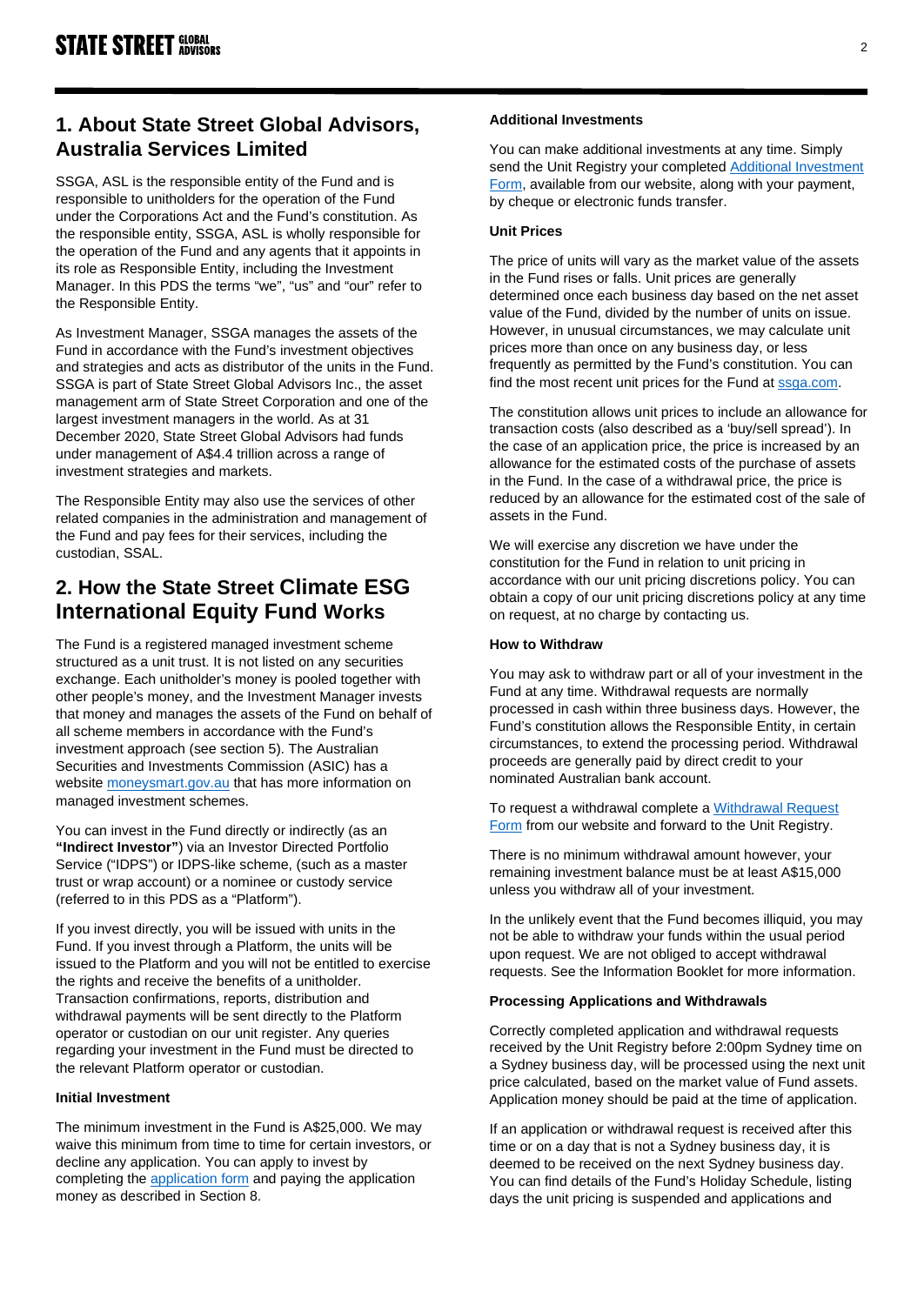redemptions are not processed due to market closures that impact the Fund at [ssga.com.](https://www.ssga.com/)

#### **Income Distributions and Reinvestment**

The Fund intends to distribute income, if any, to you semiannually, for the periods ending 30 June and 31 December, in proportion to your unit holdings on these dates. Special distributions of capital or income may be made at any time during the year. Distributions are calculated based on the earnings of the Fund including dividends (and, for the 30 June distribution, realised net capital gains) less any expenses. The Fund fully distributes its distributable income to investors for each financial year. Distributions will generally be paid within two weeks from the end of the relevant distribution period, although the Fund's constitution allows up to three months. Distributions may be reinvested in additional units (at the next unit price after the end of the relevant distribution period) or paid by deposit to your nominated Australian bank account. **If you do not select an option on the application form, distributions will automatically be reinvested in additional units in the relevant fund.** The Responsible Entity reserves the right to not pay any distribution.

#### **Indirect Investors**

Investors investing in the Fund indirectly ('Indirect Investors') via a "Platform" do not themselves become investors in the Fund, and accordingly have no right to request withdrawal or other rights as a unitholder. The offer document for your Platform should have further details. If you are an Indirect Investor, generally the relevant Platform operator (or its custodian) acquires the rights of a unitholder and will receive distributions or the proceeds of redemptions on your behalf.

\* You should read the important information about "Processing Applications" and "Processing Withdrawals" before making a decision. Go to section 2 of the Information Booklet "How the State Street Australia Funds work" located a[t ssga.com](https://www.ssga.com/) or available by calling us on (02) 8249 1100 or 1300 382 689. The material relating to "Processing applications and withdrawals" may change between the time you read this PDS and the day when you acquire the product.

# **3. Benefits of investing in the State Street Climate ESG International Equity Fund**

#### **Benefits of Investing in the Fund include:**

#### **Diversified Investment**

The Fund provides investors with a cost efficient way of gaining diversified exposure to international stock markets, favouring companies with higher environmental, social and governance (ESG) ratings and away from those with high carbon emissions.

#### **Invest Responsibly**

Environmentally efficient, socially aware and wellgoverned companies are well positioned to withstand emerging risks and capitalise on new opportunities especially longer term.

#### **Aligns to the Paris Accord**

The Fund is designed to broadly align with the Paris Accord's goals and prepare for the possible introduction of a carbon tax and other regulatory initiatives that could accompany the transition to a low-carbon economy.

#### **Excludes controversial industries**

The Fund excludes companies with involvement in controversial activities including tobacco and controversial (including nuclear) weapons.

#### **Asset Stewardship Impact**

The Investment Manager actively engages with portfolio companies on issues that promote long-term value creation.

\* You should read the important information about unitholder communications, the Fund's constitution and the Investment Manager before making a decision. Go to section 3 "Benefits of investing in the State Street Australia Funds" of the Information Booklet — located at [ssga.com](https://www.ssga.com/) or available by calling us on (02) 8249 1100 or 1300 382 689. The material relating to "Unitholder Communications" may change between the time you read this PDS and the day when you acquire the product.

## **4. Risks of Managed Investment Schemes**

**All Investments Carry Risk.** Different investment strategies may carry different levels of risk, depending upon the assets that are included in the strategy. Assets and strategies with the highest long-term returns may also carry the highest level of short-term risk.

It is important to understand that:

- The value of investments will vary;
- The level of returns will vary and future returns may differ from past returns;
- Investment returns are not guaranteed and investors may lose some of their money;
- Laws affecting your investments in a managed investment scheme may change over time; and
- The appropriate level of risk for you will depend on your age, investment timeframe, where other parts of your wealth are invested and your risk tolerance, such as how comfortable you are with the possibility of losing some of your money.
- •

#### **Significant Risks of this Fund include:**

- **Investment Strategy Risk:** is the risk that the Fund's investment strategy will fail to perform as expected in which case the Investment Manager's investment objective for the Fund may not be achieved.
- **Fund Risk:** includes the potential termination of the Fund, change in the fees and expenses (in accordance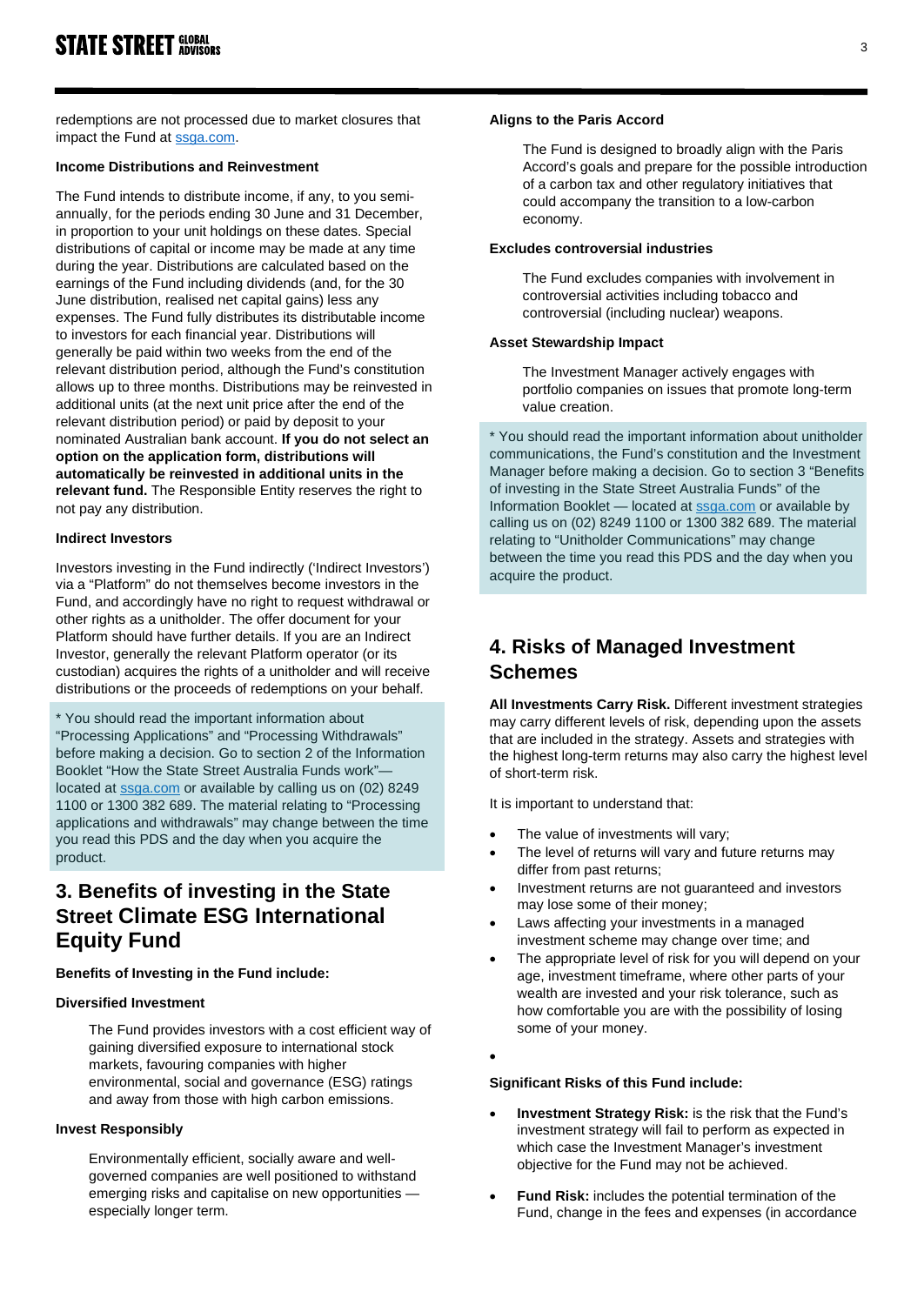with the Fund's constitution), change in the investment professionals of the Responsible Entity or Investment Manager, or the risk of error in the administration of the Fund.

- **Regulatory and Taxation Risk:** is the risk that the Fund or you as a unitholder may be adversely affected by future changes in applicable laws and regulations, including tax laws (see section 7).
- **Market Risk:** is the risk that the value of the Fund's investment portfolio will fluctuate as a result of changes in market prices. Market risk is influenced by economic, technological, political and legal conditions, and even sentiment, all of which can change. This can mean that assets held by the Fund in those markets may fall in value. Growth assets are generally considered to have a higher risk/ return profile than income producing assets such as fixed interest securities and cash.
- **Individual Company or Security Risk**: is the risk that individual assets of the Fund may fluctuate in value due to specific circumstances applicable to the relevant assets, such as the economic environment or product offering, and this may have a negative effect on the Fund's value.
- **Business Risk**: includes those risks that arise from carrying on a complex business, such as compliance and disaster recovery.
- **Interest rate risk**: is the risk that interest rate movements will have a negative impact on investment value or returns.
- **Credit Risk**: is the risk that a counterparty will fail to perform contractual obligations.
- **Liquidity Risk:** is the risk that investments may not be able to be realised quickly for their market value. It can relate both to the liquidity of the Fund's investments, and investors' ability to withdraw from the Fund for cash.
- **Cash Flow Risk**: is the risk that future cash flows from investments will fluctuate.
- **Inflation Risk:** this is the risk that the prices of goods and services will rise faster than the value of your investments.
- **Derivatives Risk:** a derivative instrument depends on the characteristics and value of an underlying security such as a commodity, bond, equity or currency. The use of derivatives such as futures and options may expose a Fund to additional risks associated with the underlying security, such as the risk that the underlying security does not perform as expected or the derivative contract or counterparty does not perform as expected. It is not intended to use derivatives to gear the Fund. However, the use of derivatives could have a negative impact if there is a disruption in normal trading in the derivatives so that it is not possible to close out trades in a timely way.
- **Foreign Exchange Risk:** Foreign exchange risk is the risk a fund is exposed to as a result of investments that are denominated in foreign currencies.
- **Data Risk:** the strategy used by the Fund relies on data from by numerous external providers. This includes index data, climate data and ESG data. There is a risk that inaccurate or incomplete data from an external provider will cause the Fund to fail to meet its objective, either by reducing returns, or by exposure to unintended ESG or climate risks.
- **ESG Investing Risk:** The Fund's incorporation of environmental, social and governance ("**ESG**") considerations in its investment process may cause it to make different investments than funds that have a similar investment universe and/or investment style but that do not incorporate such considerations in their strategy or investment processes. Under certain economic conditions, this could cause the Fund's investment performance to be worse than similar funds that do not incorporate such considerations in their investment strategies or processes. In applying ESG criteria to its investment decisions, the Fund may forgo higher investments that it would invest in absent the application of its ESG investing criteria.

\* You should read the important information about "Risks of managed investment schemes" before making a decision. Go to section 4 of the Information Booklet — located at [ssga.com](https://www.ssga.com/) or available by calling us on (02) 8249 1100 or 1300 382 689. The material relating to "Risks of managed investment schemes" may change between the time you read this PDS and the day when you acquire the product.

# **5. How We Invest Your Money**

**Warning:** When choosing whether to invest in the Fund you should consider the likely investment return, the risks and your investment time frame.

#### **State Street Climate ESG International Equity Fund**

| Description of the Fund | The Fund invests in listed International securities in the MSCI World ex Australia Index. The Fund has a bias<br>towards companies with higher environmental, social and governance (ESG) ratings and away from those<br>with high carbon emissions. |
|-------------------------|------------------------------------------------------------------------------------------------------------------------------------------------------------------------------------------------------------------------------------------------------|
|                         | The Fund's investment strategy is:                                                                                                                                                                                                                   |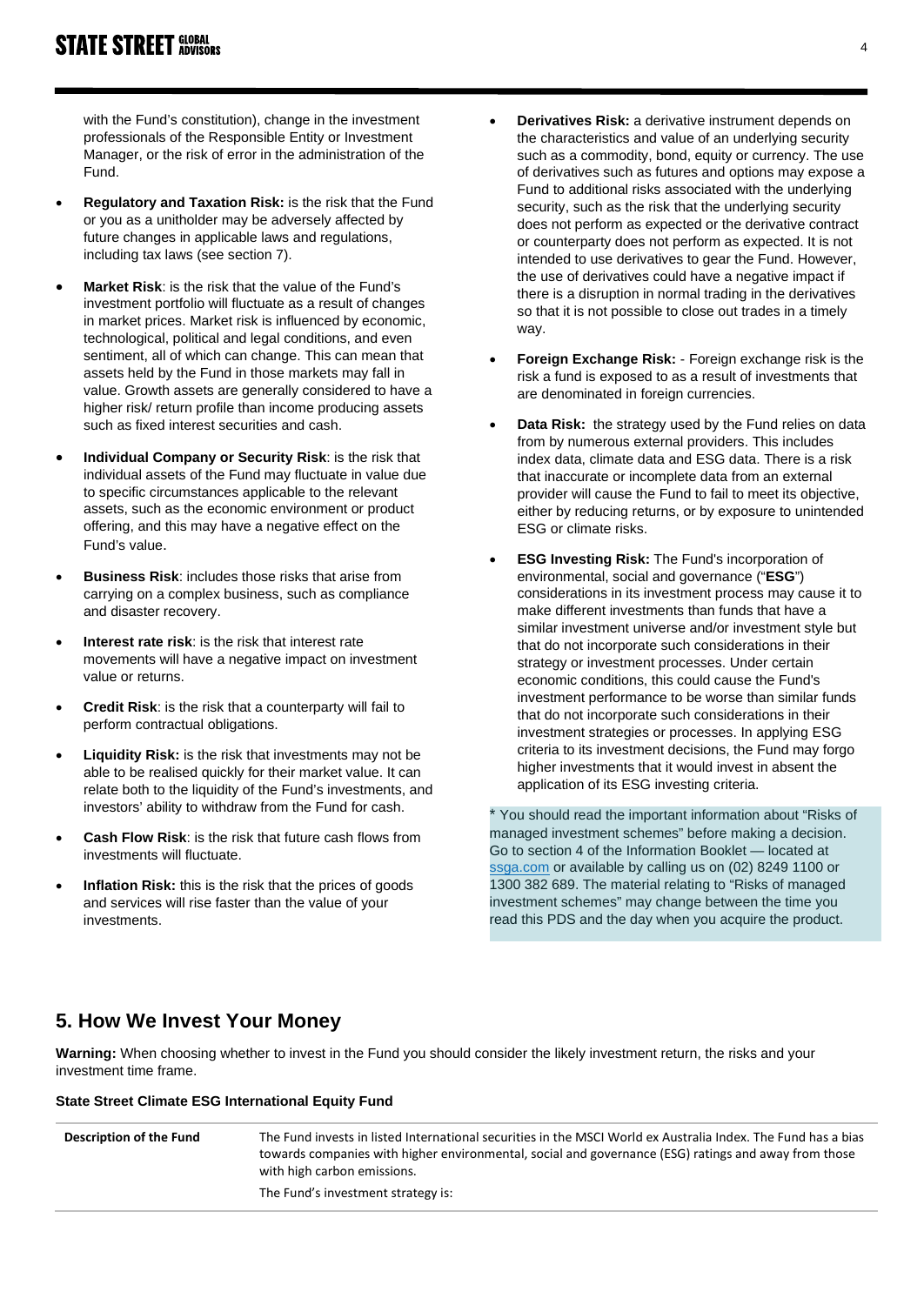|                                           | To favour companies well positioned for climate change, including those which exhibit lower<br>carbon emissions in the way of current emissions and future emissions (measured by fossil fuel<br>reserves), produce green revenues, and are better positioned for the physical risks posed by<br>climate change; |  |  |
|-------------------------------------------|------------------------------------------------------------------------------------------------------------------------------------------------------------------------------------------------------------------------------------------------------------------------------------------------------------------|--|--|
|                                           | To screen out a customised list of tobacco and controversial (including nuclear) weapons related<br>securities and securities involved in extraction of, or power generation from, thermal coal, using<br>databases and tools from multiple vendors;                                                             |  |  |
|                                           | To screen out securities that exhibit poor adherence to international norms in relation to<br>environmental protection, human rights, labour standards and corruption; and                                                                                                                                       |  |  |
|                                           | To favour companies with strong ESG ratings using State Street's ESG scoring methodology ("R-<br>$\qquad \qquad -$<br>Factor <sup>™</sup> ").                                                                                                                                                                    |  |  |
|                                           | The Investment Manager will normally rebalance the portfolio quarterly, although rebalances may occur<br>less or more frequently. The rebalance will aim to maintain the Fund's ESG and climate characteristics<br>while controlling for transaction costs and tracking error against the benchmark.             |  |  |
|                                           | The Fund's investment strategy may include the use of options, futures and other derivatives to reduce risk<br>or gain market exposure when necessary to do so. These instruments are not used speculatively and are<br>never used to gear the Fund.                                                             |  |  |
| Investment return objective               | The Fund seeks to achieve capital growth and income in line with the MSCI World ex Australia Index,<br>subject to delivering climate and ESG objectives. The Fund is not expected to track the performance<br>benchmark closely. There is no guarantee that this objective will be met.                          |  |  |
| The Fund is suitable for                  | Investors seeking capital growth over the long term through a well-diversified portfolio of international<br>equities and who wish to mitigate risks associated with climate change and ESG.                                                                                                                     |  |  |
| Minimum suggested<br>investment timeframe | 5 years                                                                                                                                                                                                                                                                                                          |  |  |
| <b>Risk Level</b>                         | Very High                                                                                                                                                                                                                                                                                                        |  |  |
| <b>Asset Allocation Ranges*</b>           | International Equities 95 - 100%                                                                                                                                                                                                                                                                                 |  |  |
|                                           | Cash<br>$0 -$<br>5%                                                                                                                                                                                                                                                                                              |  |  |
| <b>Benchmark</b>                          | The benchmark for the Fund is MSCI World ex Australia Index, with net dividends reinvested.                                                                                                                                                                                                                      |  |  |
| <b>Fund Performance</b>                   | For information on the performance of the Fund, including performance history (as it becomes available),<br>Fund size and some security allocation information, please visit ssga.com                                                                                                                            |  |  |
|                                           | Please note that past performance is not a reliable guide to future performance.                                                                                                                                                                                                                                 |  |  |

\* Exposure may passively exceed these ranges due to market movement, investor inflows and outflows or for reasons outside of the Responsible Entity's control and, if this occurs, it will be corrected as soon as practicable.

#### **Ethical Considerations**

There are three ways factors such as labour standards or environmental, social or ethical considerations will influence the selection, retention or realisation of investments. Firstly, the Manager will exclude companies with significant business activities involving tobacco or controversial weapons and companies whose actions the Manager believes are violating compliance with the United Nations' (UN) Global Compact Principles. Secondly, the Manager will favour companies who are well positioned for global climate change including, but not limited to, those generating lower carbon emissions. Thirdly, the manager will favour companies who rate more strongly on its R-Factor™ score, which is a measure of Environmental, Social and Governance capabilities.

As part of one of the largest asset managers in the world, we represent near-permanent capital and are able to influence change in respect of socially responsible and sustainable business practices through engagement with investee companies or by using our, not insignificant, proxy voting power.

#### **Changing the Investment Strategy**

We reserve the right to close or terminate the Fund or change the Fund's investment return objective, asset classes and asset allocation ranges. We will inform investors of any material change to the Fund's details in their next regular communication or as otherwise permitted by law.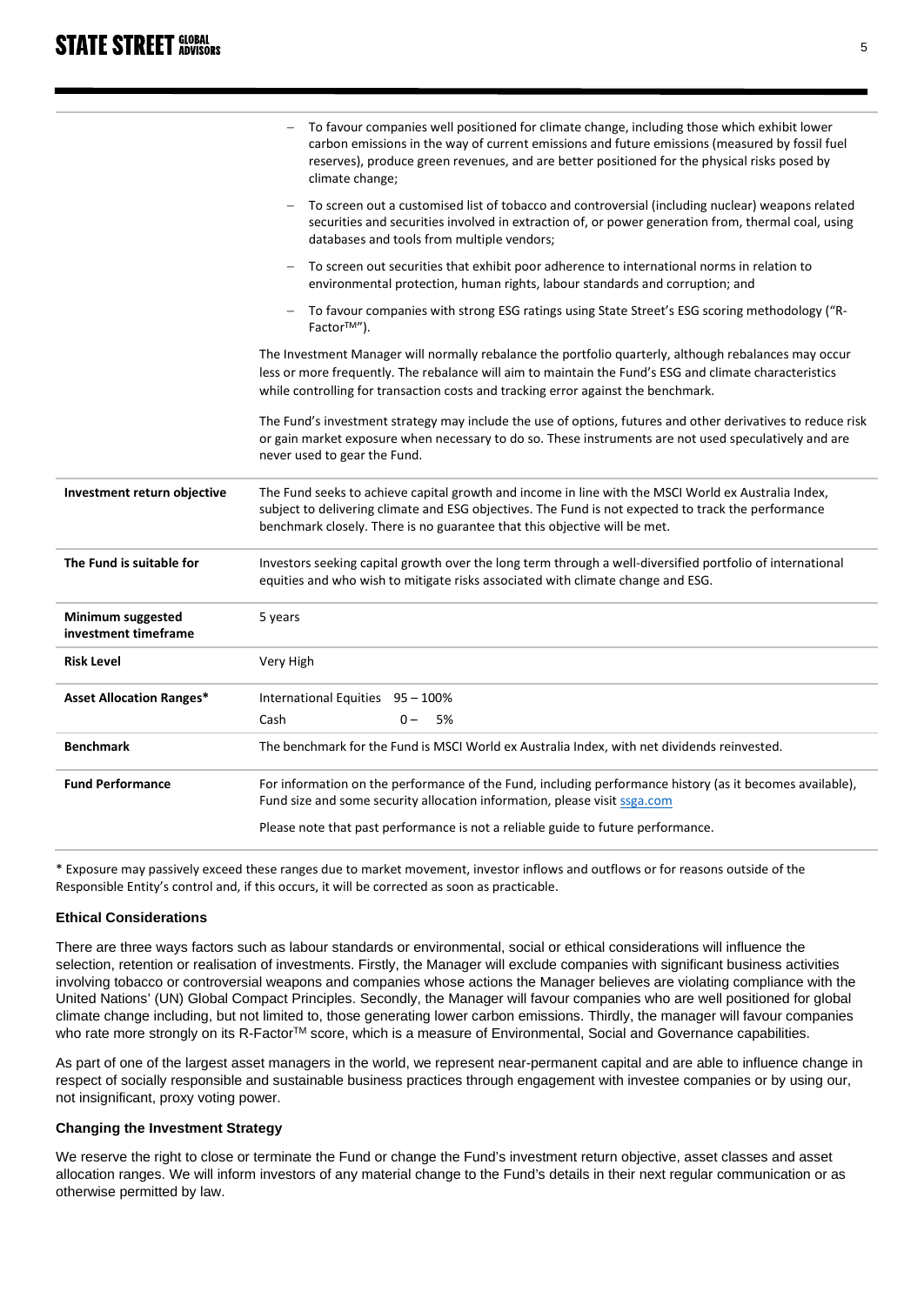\* You should read the important information about how we manage climate and ESG risks before making a decision. Go to section 5 of the Information Booklet - located a[t ssga.com](http://www.ssga.com/) or available by calling us on (02) 8249 1100 or 1300 382 689. The material relating to how we manage climate and ESG risks may change between the time you read this PDS and the day when you acquire the product.

# **6. Fees and Costs**

**DID YOU KNOW?**

**Small differences in both investment performance and fees and costs can have a substantial impact on your long-term returns.**

**For example, total annual fees and costs of 2% of your account balance rather than 1% could reduce your final return by up to 20% over a 30 year period (for example, reduce it from \$100,000 to \$80,000).**

**You should consider whether features such as superior investment performance or the provision of better member services justify higher fees and costs.** 

**You may be able to negotiate to pay lower fees. Ask the Fund or your financial adviser.**

**TO FIND OUT MORE**

If you would like to find out more, or see the impact of the fees based on your own circumstances, the **Australian Securities and Investments Commission (ASIC)** Moneysmart website [\(moneysmart.gov.au\)](http://www.moneysmart.gov.au/) has a managed funds fee calculator to help you check out different fee options.

The following table shows the fees and costs you may be charged for investing in the Fund. You can also use this information to compare fees and costs with those of other investment funds. The fees and costs may be deducted from the assets of the managed investments scheme as a whole.

#### **Fees and costs summary**

| <b>State Street Climate ESG</b><br><b>International Equity Fund</b>                                            |                                                   |                                                                                                                                                                                                                          |  |  |
|----------------------------------------------------------------------------------------------------------------|---------------------------------------------------|--------------------------------------------------------------------------------------------------------------------------------------------------------------------------------------------------------------------------|--|--|
| <b>Type of Fee or Cost</b>                                                                                     | Amount                                            | How and when paid                                                                                                                                                                                                        |  |  |
| <b>Ongoing annual fees and costs</b>                                                                           |                                                   |                                                                                                                                                                                                                          |  |  |
| Management fees and costs<br>The fees and costs for managing your<br>investment                                | 0.24% $pa1$ of the net asset value of<br>the Fund | These fees are calculated daily<br>and paid out of the assets of the<br>Fund monthly in arrears                                                                                                                          |  |  |
| Performance fees<br>Amounts deducted from your<br>investment in relation to the<br>performance of the product  | Nil                                               |                                                                                                                                                                                                                          |  |  |
| <b>Transaction costs</b><br>The costs incurred by the scheme when<br>buying or selling assets                  | Estimated to be 0.018% pa                         | These costs are paid out of the<br>assets of the Fund and reflect<br>the net transaction costs after<br>any buy/sell spread recoveries<br>charged on transactions related<br>to investor applications and<br>redemptions |  |  |
| Member activity related fees and costs (fees for services or when your money moves in or out of the<br>scheme) |                                                   |                                                                                                                                                                                                                          |  |  |
| Establishment fee<br>The fee to open your investment                                                           | Nil                                               |                                                                                                                                                                                                                          |  |  |
| Contribution fee<br>The fee on each amount contributed to<br>your investment                                   | Nil                                               |                                                                                                                                                                                                                          |  |  |
| Buy-sell spread <sup>2</sup>                                                                                   | Buy spread: 0.07%                                 | Estimate transaction costs are                                                                                                                                                                                           |  |  |

An amount deducted from your investment representing costs incurred in transactions by the scheme Sell spread: 0.04% allocated when investors apply for, or redeem, units by incorporating buy/sell spreads in the unit prices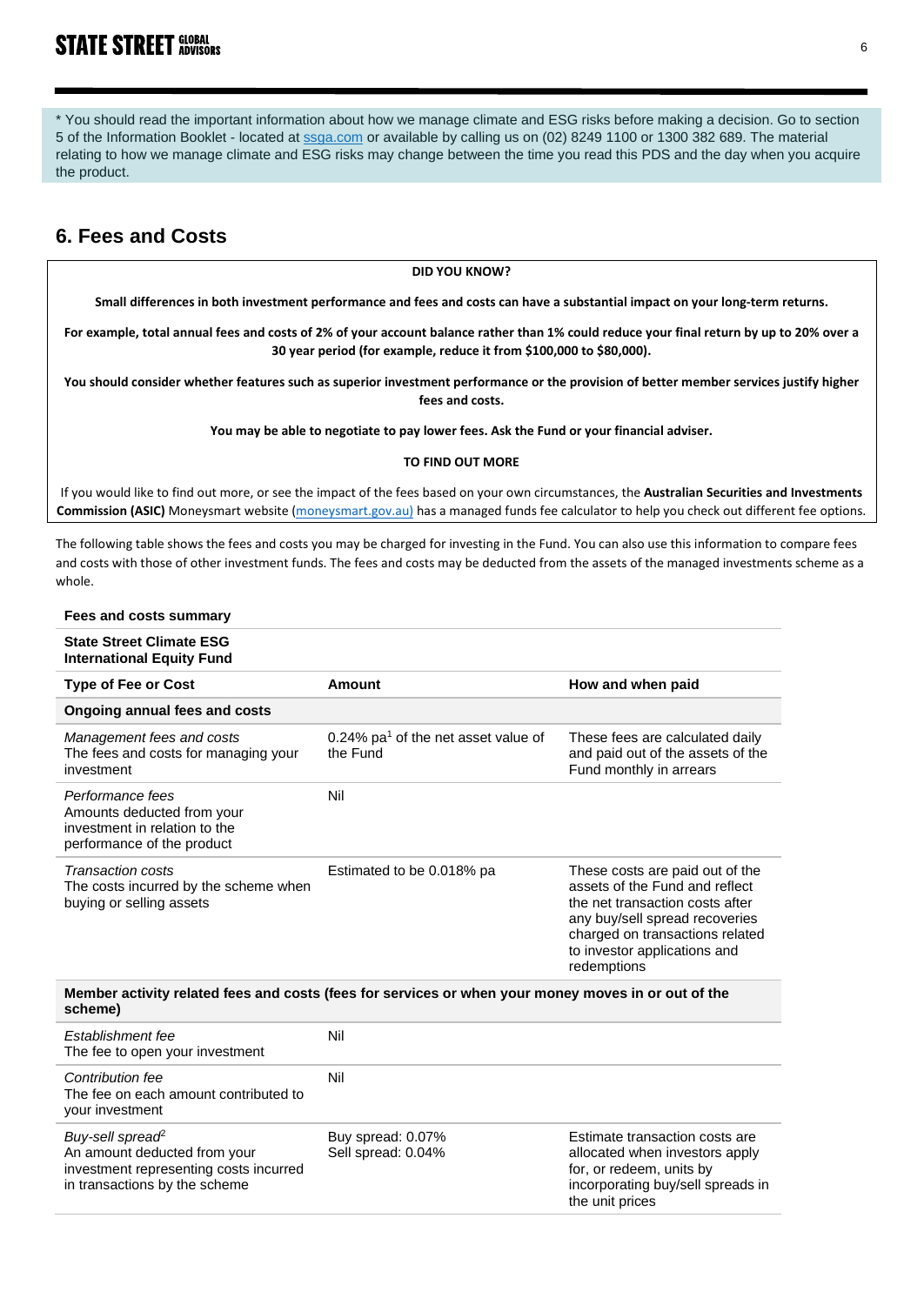| Withdrawal fee<br>The fee on each amount you take out of<br>your investment | Nil |
|-----------------------------------------------------------------------------|-----|
| Exit fee<br>The fee to close your investment                                | Nil |
| Switching fee<br>The fee for changing investment<br>options                 | Nil |

1 The amount of this fee includes both the Investment Manager's and Responsible Entity's fees. Please note that past costs are not necessarily a reliable indicator of future costs. This amount can be negotiated if you are a wholesale client. Indirect costs from underlying investments form part of the management costs such that you only pay the rate of the management costs set out in this document.

<sup>2</sup> This amount is retained in the Fund and is not a fee charged by the Responsible Entity. In some circumstances, including times of reduced market liquidity, we may vary the buy/sell spread, without prior notice.

The management fees and costs for the Fund include the net effect of Goods and Services Tax (GST), which is the applicable rate of GST less any reduced input tax credit available to the Fund. We may increase the fees or expense recovery amounts which comprise the management costs for the Fund or introduce new fees due to reasons such as changing economic conditions and changes in regulation. If we intend to do so, we will give you at least 30 days' prior notice. We cannot charge more than the Fund's constitution allows, and unitholder approval is required to change the constitution in this regard.

The Fund incurs expenses when assets are bought and sold, such as brokerage, bid-offer spread and settlement costs. Net of amounts recovered as the buy/sell spread, these transactional costs are estimated as approximately 0.018% of the net asset value of the Fund.

### **Example of Annual Fees and Costs<sup>3</sup>**

This table gives an example of how the ongoing annual fees and costs in this product can affect your investment over a one year period. You should use this table to compare this product with other managed investment schemes.

| <b>Example - State Street Climate ESG International</b> | Balance of \$50,000 with a contribution of \$5,000 during the year |
|---------------------------------------------------------|--------------------------------------------------------------------|
| <b>Equity Fund</b>                                      |                                                                    |
|                                                         |                                                                    |

| <b>Contribution Fees</b>                                                           | Nil         | For every additional \$5,000 you invest you will be charged \$0.                                                                                                                    |
|------------------------------------------------------------------------------------|-------------|-------------------------------------------------------------------------------------------------------------------------------------------------------------------------------------|
| <b>PLUS</b> Management fees and costs                                              | $0.24\%$ pa | And, for every \$50,000 you have in the State Street Climate ESG<br>International Equity Fund, you will be charged or have deducted from<br>your investment \$120.00 each year.     |
| <b>PLUS</b> Performance fees                                                       | Nil         | And, you will be charged or have deducted from your investment \$0 in<br>performance fees each year                                                                                 |
| <b>PLUS</b> Transaction costs                                                      | $0.018%$ pa | And, you will be charged or have deducted from your investment \$9.00<br>in transaction costs                                                                                       |
| <b>Equals</b> Cost of State Street Climate<br><b>ESG International Equity Fund</b> |             | If you had an investment of \$50,000 at the beginning of the year and<br>you put in an additional \$5,000 during that year, you would be charged<br>fees and costs in the range of: |
|                                                                                    |             | \$129.00                                                                                                                                                                            |
|                                                                                    |             | What it costs you will depend on investment option you choose<br>and the fees you negotiate.                                                                                        |

<sup>3</sup> The example is provided for illustrative purposes only.

**Warning:** If you are a retail client and consult a financial adviser, additional fees may be payable to the adviser, as set out in the Statement of Advice they give you.

\* You should read the important information about "Fees and costs" before making a decision. Go to section 6 of the Information Booklet — located a[t ssga.com](https://www.ssga.com/) or available by calling customer services on (02) 8249 1100 or 1300 382 689. The material relating to "Fees and costs" may change between the time you read this PDS and the day when you acquire the product.

## **7. How Managed Investment Schemes are Taxed**

Registered managed investment schemes do not pay tax on behalf of resident unitholders. Rather, unitholders are assessed for tax on any income and capital gain generated by the managed investment scheme.